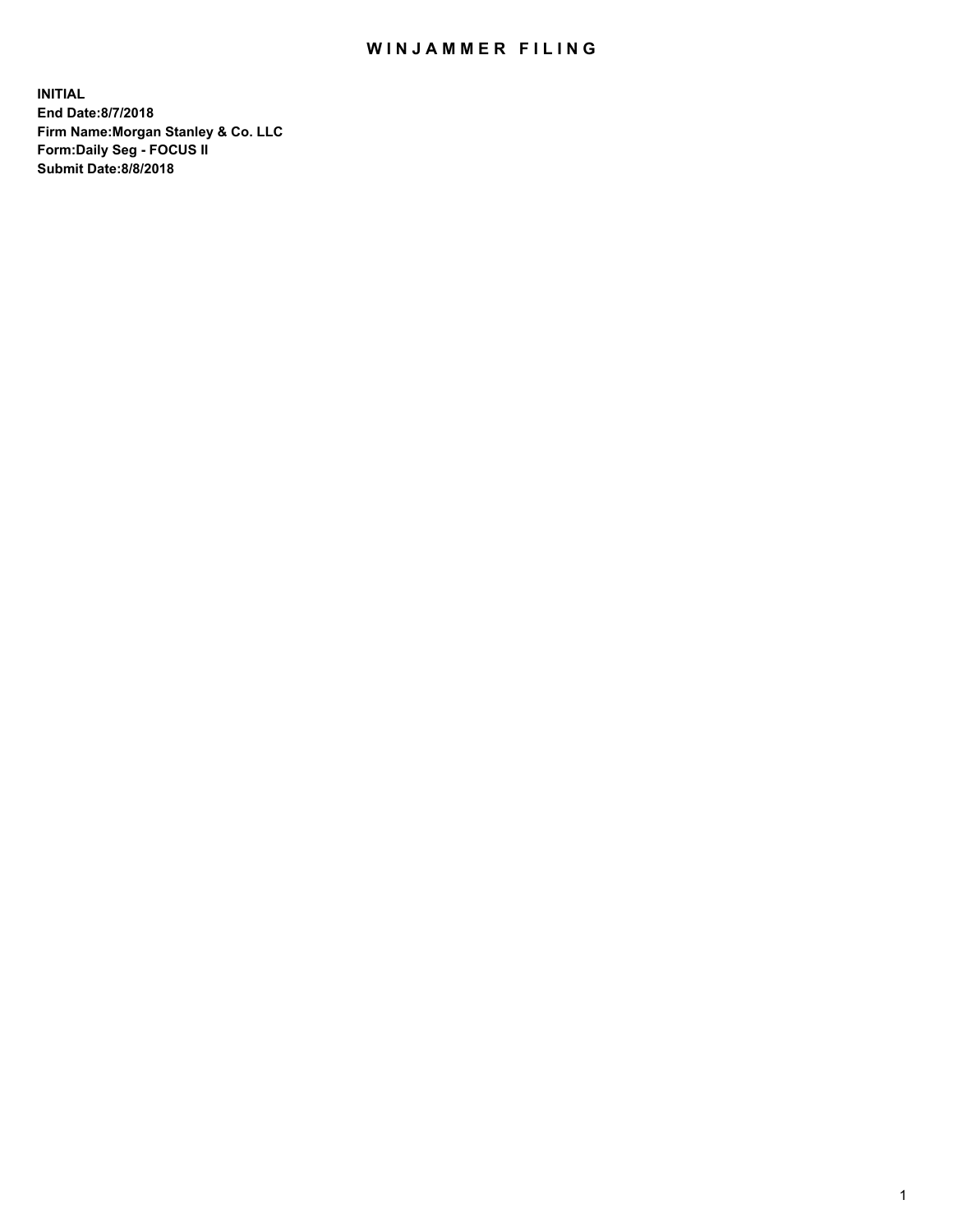**INITIAL End Date:8/7/2018 Firm Name:Morgan Stanley & Co. LLC Form:Daily Seg - FOCUS II Submit Date:8/8/2018 Daily Segregation - Cover Page**

| Name of Company                                                                                                                                                                                                                                                                                                                | Morgan Stanley & Co. LLC                                    |
|--------------------------------------------------------------------------------------------------------------------------------------------------------------------------------------------------------------------------------------------------------------------------------------------------------------------------------|-------------------------------------------------------------|
| <b>Contact Name</b>                                                                                                                                                                                                                                                                                                            | <b>Ikram Shah</b>                                           |
| <b>Contact Phone Number</b>                                                                                                                                                                                                                                                                                                    | 212-276-0963                                                |
| <b>Contact Email Address</b>                                                                                                                                                                                                                                                                                                   | Ikram.shah@morganstanley.com                                |
| FCM's Customer Segregated Funds Residual Interest Target (choose one):<br>a. Minimum dollar amount: ; or<br>b. Minimum percentage of customer segregated funds required:% ; or<br>c. Dollar amount range between: and; or<br>d. Percentage range of customer segregated funds required between:% and%.                         | 280,000,000<br><u>0</u><br>00<br>0 <sub>0</sub>             |
| FCM's Customer Secured Amount Funds Residual Interest Target (choose one):<br>a. Minimum dollar amount: ; or<br>b. Minimum percentage of customer secured funds required:%; or<br>c. Dollar amount range between: and; or<br>d. Percentage range of customer secured funds required between:% and%.                            | 140,000,000<br><u>0</u><br>0 <sub>0</sub><br>0 <sub>0</sub> |
| FCM's Cleared Swaps Customer Collateral Residual Interest Target (choose one):<br>a. Minimum dollar amount: ; or<br>b. Minimum percentage of cleared swaps customer collateral required:% ; or<br>c. Dollar amount range between: and; or<br>d. Percentage range of cleared swaps customer collateral required between:% and%. | 92,000,000<br><u>0</u><br>0 Q<br>0 <sub>0</sub>             |

Attach supporting documents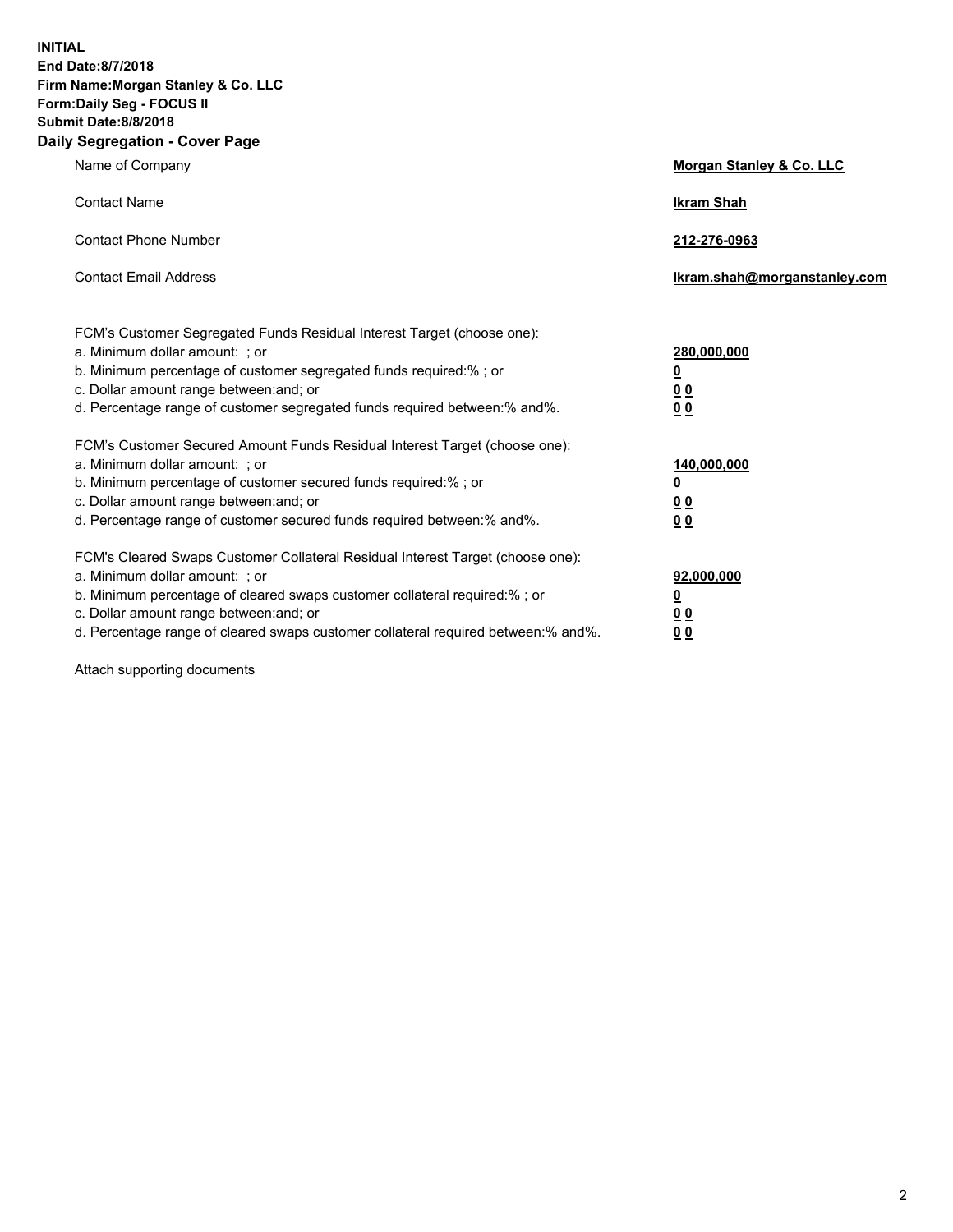## **INITIAL End Date:8/7/2018 Firm Name:Morgan Stanley & Co. LLC Form:Daily Seg - FOCUS II Submit Date:8/8/2018 Daily Segregation - Secured Amounts**

Foreign Futures and Foreign Options Secured Amounts Amount required to be set aside pursuant to law, rule or regulation of a foreign government or a rule of a self-regulatory organization authorized thereunder 1. Net ledger balance - Foreign Futures and Foreign Option Trading - All Customers A. Cash **3,297,288,483** [7315] B. Securities (at market) **2,212,236,048** [7317] 2. Net unrealized profit (loss) in open futures contracts traded on a foreign board of trade **-274,358,278** [7325] 3. Exchange traded options a. Market value of open option contracts purchased on a foreign board of trade **41,223,458** [7335] b. Market value of open contracts granted (sold) on a foreign board of trade **-29,046,640** [7337] 4. Net equity (deficit) (add lines 1. 2. and 3.) **5,247,343,071** [7345] 5. Account liquidating to a deficit and account with a debit balances - gross amount **200,272,330** [7351] Less: amount offset by customer owned securities **-199,734,961** [7352] **537,369** [7354] 6. Amount required to be set aside as the secured amount - Net Liquidating Equity Method (add lines 4 and 5) 7. Greater of amount required to be set aside pursuant to foreign jurisdiction (above) or line 6. FUNDS DEPOSITED IN SEPARATE REGULATION 30.7 ACCOUNTS 1. Cash in banks A. Banks located in the United States **670,349,514** [7500] B. Other banks qualified under Regulation 30.7 **510,299,889** [7520] **1,180,649,403** [7530] 2. Securities A. In safekeeping with banks located in the United States **71,012,871** [7540] B. In safekeeping with other banks qualified under Regulation 30.7 **0** [7560] **71,012,871** [7570] 3. Equities with registered futures commission merchants A. Cash **6,232,430** [7580] B. Securities **0** [7590] C. Unrealized gain (loss) on open futures contracts **1,065,640** [7600] D. Value of long option contracts **0** [7610] E. Value of short option contracts **0** [7615] **7,298,070** [7620] 4. Amounts held by clearing organizations of foreign boards of trade A. Cash **0** [7640] B. Securities **0** [7650] C. Amount due to (from) clearing organization - daily variation **0** [7660] D. Value of long option contracts **0** [7670] E. Value of short option contracts **0** [7675] **0** [7680] 5. Amounts held by members of foreign boards of trade A. Cash **2,302,297,095** [7700] B. Securities **2,141,223,177** [7710] C. Unrealized gain (loss) on open futures contracts **-275,423,918** [7720] D. Value of long option contracts **41,223,458** [7730] E. Value of short option contracts **-29,046,640** [7735] **4,180,273,172** [7740] 6. Amounts with other depositories designated by a foreign board of trade **0** [7760] 7. Segregated funds on hand **0** [7765] 8. Total funds in separate section 30.7 accounts **5,439,233,516** [7770] 9. Excess (deficiency) Set Aside for Secured Amount (subtract line 7 Secured Statement Page 1 from Line 8)

- 10. Management Target Amount for Excess funds in separate section 30.7 accounts **140,000,000** [7780]
- 11. Excess (deficiency) funds in separate 30.7 accounts over (under) Management Target **51,353,076** [7785]

**0** [7305]

**5,247,880,440** [7355] **5,247,880,440** [7360]

**191,353,076** [7380]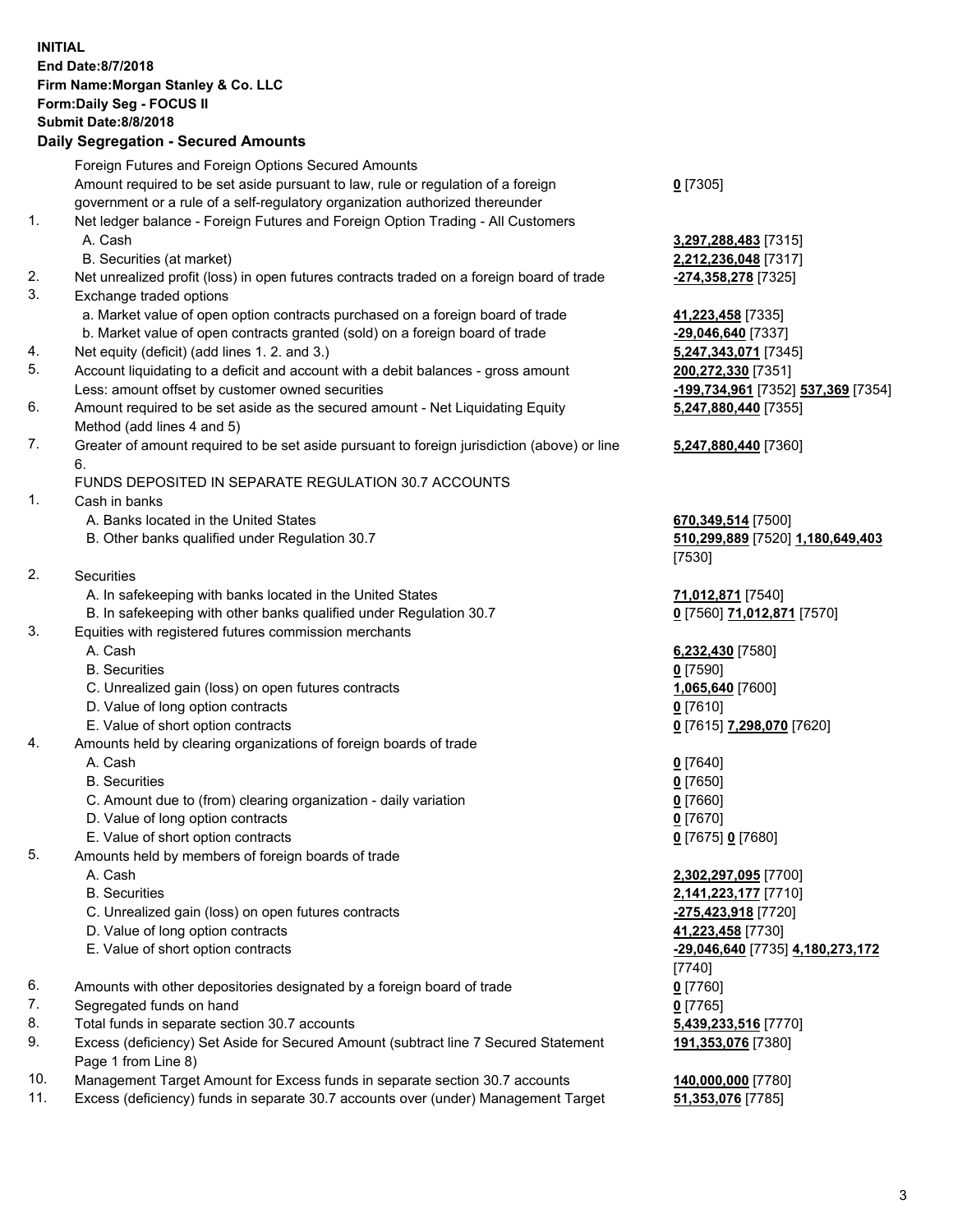|     | <b>INITIAL</b>                                                                                 |                                                              |
|-----|------------------------------------------------------------------------------------------------|--------------------------------------------------------------|
|     | End Date:8/7/2018                                                                              |                                                              |
|     | Firm Name: Morgan Stanley & Co. LLC                                                            |                                                              |
|     | Form: Daily Seg - FOCUS II                                                                     |                                                              |
|     | <b>Submit Date: 8/8/2018</b>                                                                   |                                                              |
|     | Daily Segregation - Segregation Statement                                                      |                                                              |
|     | SEGREGATION REQUIREMENTS(Section 4d(2) of the CEAct)                                           |                                                              |
| 1.  | Net ledger balance                                                                             |                                                              |
|     | A. Cash                                                                                        |                                                              |
|     |                                                                                                | 10,796,260,445 [7010]                                        |
|     | B. Securities (at market)                                                                      | 5,965,340,412 [7020]                                         |
| 2.  | Net unrealized profit (loss) in open futures contracts traded on a contract market             | 545,348,635 [7030]                                           |
| 3.  | Exchange traded options                                                                        |                                                              |
|     | A. Add market value of open option contracts purchased on a contract market                    | 407,265,881 [7032]                                           |
|     | B. Deduct market value of open option contracts granted (sold) on a contract market            | 487,632,478 [7033]                                           |
| 4.  | Net equity (deficit) (add lines 1, 2 and 3)                                                    | 17,226,582,895 [7040]                                        |
| 5.  | Accounts liquidating to a deficit and accounts with                                            |                                                              |
|     | debit balances - gross amount                                                                  | 329, 335, 345 [7045]                                         |
|     | Less: amount offset by customer securities                                                     | <mark>-328,677,799</mark> [7047] <mark>657,546</mark> [7050] |
| 6.  | Amount required to be segregated (add lines 4 and 5)                                           | 17,227,240,441 [7060]                                        |
|     | FUNDS IN SEGREGATED ACCOUNTS                                                                   |                                                              |
| 7.  | Deposited in segregated funds bank accounts                                                    |                                                              |
|     | A. Cash                                                                                        | 5,464,006,430 [7070]                                         |
|     | B. Securities representing investments of customers' funds (at market)                         | $0$ [7080]                                                   |
|     | C. Securities held for particular customers or option customers in lieu of cash (at<br>market) | 424,689,294 [7090]                                           |
| 8.  | Margins on deposit with derivatives clearing organizations of contract markets                 |                                                              |
|     | A. Cash                                                                                        | 6,230,898,902 [7100]                                         |
|     | B. Securities representing investments of customers' funds (at market)                         | $0$ [7110]                                                   |
|     | C. Securities held for particular customers or option customers in lieu of cash (at            | 5,540,651,118 [7120]                                         |
|     | market)                                                                                        |                                                              |
| 9.  | Net settlement from (to) derivatives clearing organizations of contract markets                | -35,039,961 [7130]                                           |
| 10. | Exchange traded options                                                                        |                                                              |
|     | A. Value of open long option contracts                                                         | 407,265,881 [7132]                                           |
|     | B. Value of open short option contracts                                                        | 487,632,478 [7133]                                           |
| 11. | Net equities with other FCMs                                                                   |                                                              |
|     | A. Net liquidating equity                                                                      | 13,805,960 [7140]                                            |
|     | B. Securities representing investments of customers' funds (at market)                         | 0 [7160]                                                     |
|     | C. Securities held for particular customers or option customers in lieu of cash (at            | $0$ [7170]                                                   |
|     | market)                                                                                        |                                                              |
| 12. | Segregated funds on hand                                                                       | $0$ [7150]                                                   |
| 13. | Total amount in segregation (add lines 7 through 12)                                           | 17,558,645,146 [7180]                                        |
| 14. | Excess (deficiency) funds in segregation (subtract line 6 from line 13)                        | 331,404,705 [7190]                                           |
| 15. | Management Target Amount for Excess funds in segregation                                       | 280,000,000 [7194]                                           |
|     |                                                                                                |                                                              |

16. Excess (deficiency) funds in segregation over (under) Management Target Amount Excess

**51,404,705** [7198]